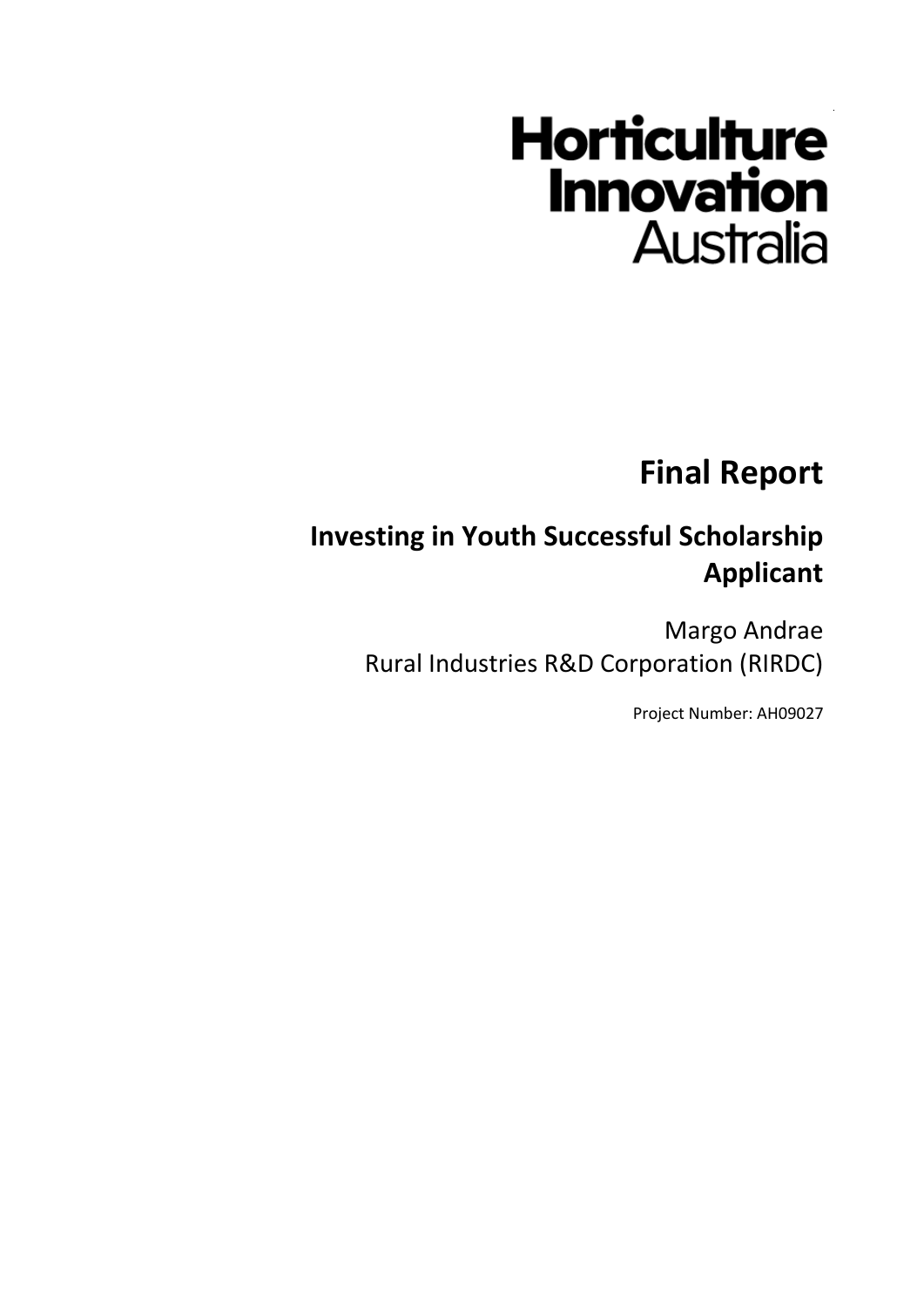#### **AH09027**

This project has been funded by Horticulture Innovation Australia Limited using the across industry projects levy and funds from the Australian Government.

Horticulture Innovation Australia Limited (HIA Ltd) makes no representations and expressly disclaims all warranties (to the extent permitted by law) about the accuracy, completeness, or currency of information in *Investing in Youth Successful Scholarship Applicant*.

Reliance on any information provided by HIA Ltd is entirely at your own risk. HIA Ltd is not responsible for, and will not be liable for, any loss, damage, claim, expense, cost (including legal costs) or other liability arising in any way (including from HIA Ltd or any other person's negligence or otherwise) from your use or non-use of *Investing in Youth Successful Scholarship Applicant*, or from reliance on information contained in the material or that HIA Ltd provides to you by any other means.

ISBN 0 7341 3552 1

Published and distributed by: Horticulture Innovation Australia Limited Level 8, 1 Chifley Square Sydney NSW 2000 Tel: (02) 8295 2300 Fax: (02) 8295 2399

© Copyright 2015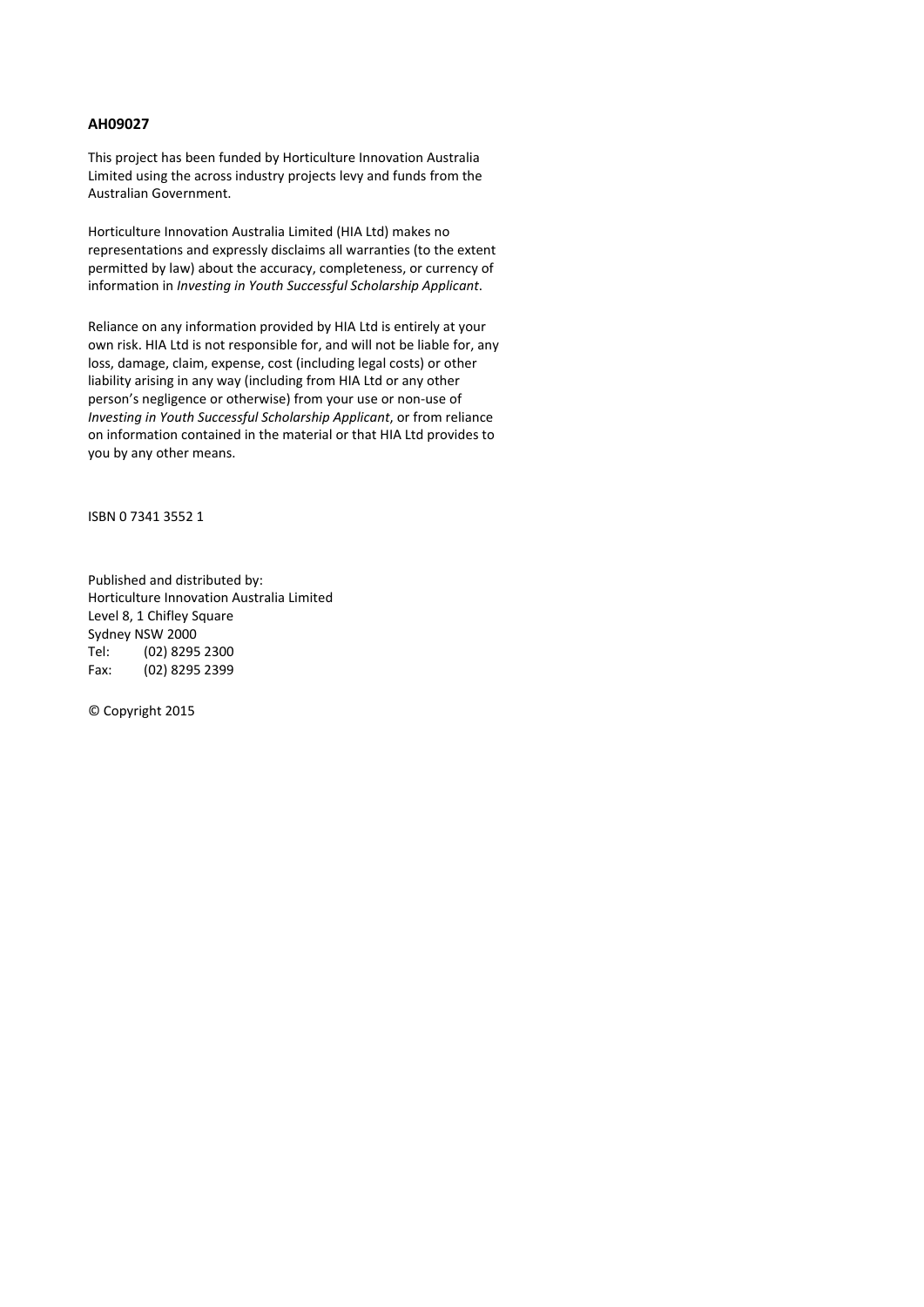# **Contents**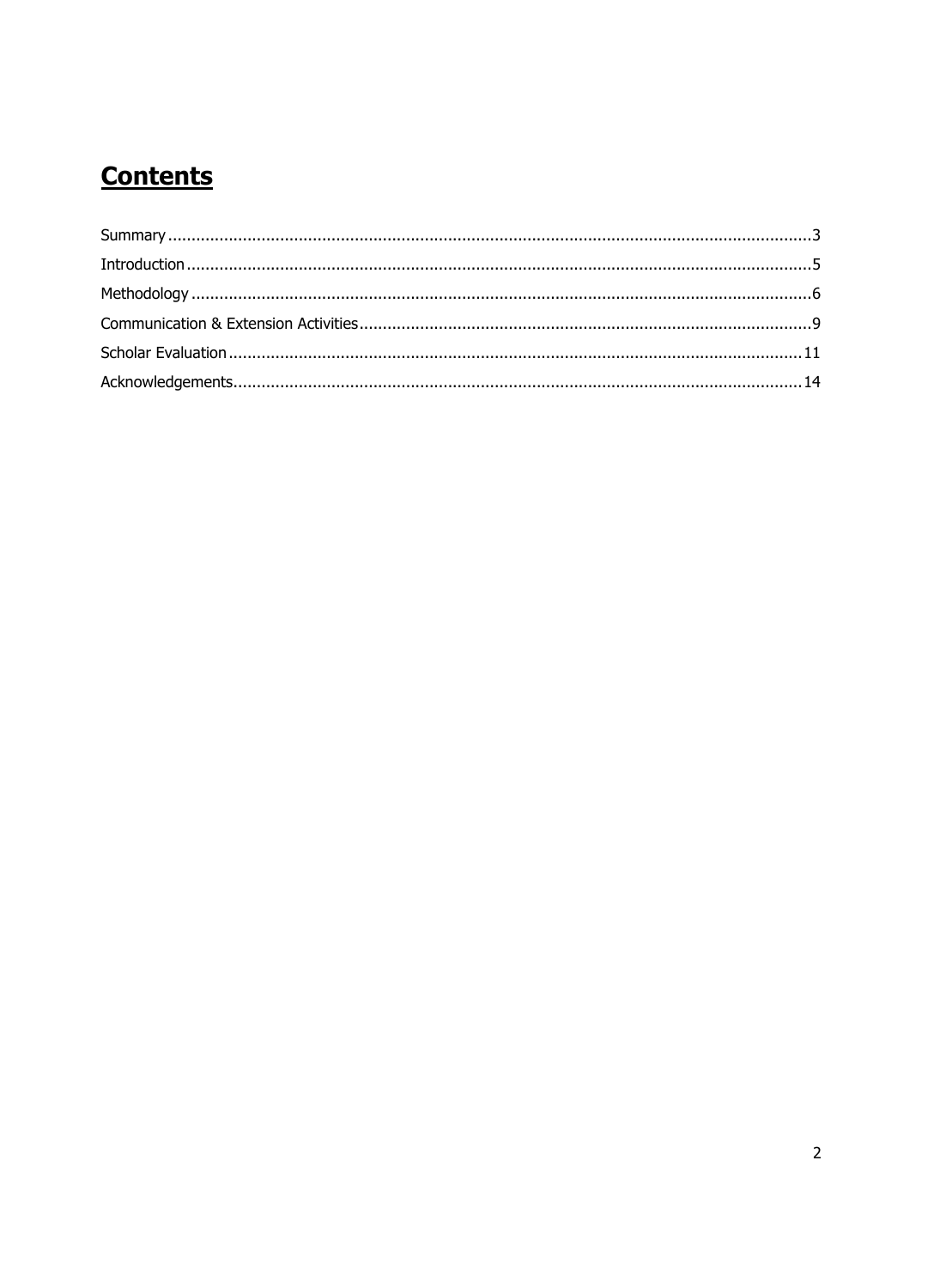### <span id="page-3-0"></span>**Summary**

The Horizon Scholarship is an initiative of the Rural Industries Research and Development Corporation (RIRDC) that, in partnership with industry sponsors, aims to promote the dynamic and diversified career pathways that agriculture offer, while helping to address the chronic shortage of agricultural scientists and rural industry professionals.

The Horizon Scholarship supports undergraduate students studying an agriculture or related degree by providing a bursary, mentoring, professional development workshops and industry placements. Through these actions, the students are more likely to commit to a career in agriculture as well as act as ambassadors for their chosen industries and promote agriculture as a career to their peers.

The Horizon Scholarship addresses the gap that exists in supporting students of high potential in agricultural science at the tertiary level. The Primary Industry Centre for Science Education (PICSE) runs important programs promoting tertiary studies in agricultural science to high school students. Research and Development Corporations (RDCs) and the private sector provide a range of postgraduate scholarships and research grants to students undertaking higher degrees.

The Horizon Scholarship also addresses the main issues facing agricultural industries' labour shortages:

- It facilitates industry participation in education and training.
- It works to increase the number of graduates in agricultural science.
- Through the provision of mentoring and industry placements, it makes those graduates work ready.
- It raises the profile and awareness of agricultural career pathways.

The Horizon Scholarship commenced as a pilot in 2010. In 2014 there were 17 sponsors supporting 45 current students. There are nine graduates who have completed their scholarships and form the alumni.

The response from students continues to be positive and the program continues to receive strong numbers of applications.

Each student receives a \$5,000 per annum bursary as part of the program. In addition to financial support, they receive a number of leadership and industry support services including:

#### **Mentoring**

First year students are provided with a mentor from within their university faculty to assist them settle into university life, provide guidance on academic expectations as well as advice on subjects that support their career aspirations.

Latter year students are provided with an industry mentor, chosen in consultation with their sponsor. Industry mentors provide the link between theory and practice, offer input on industry responses to the issues they are studying, provide advice on career opportunities,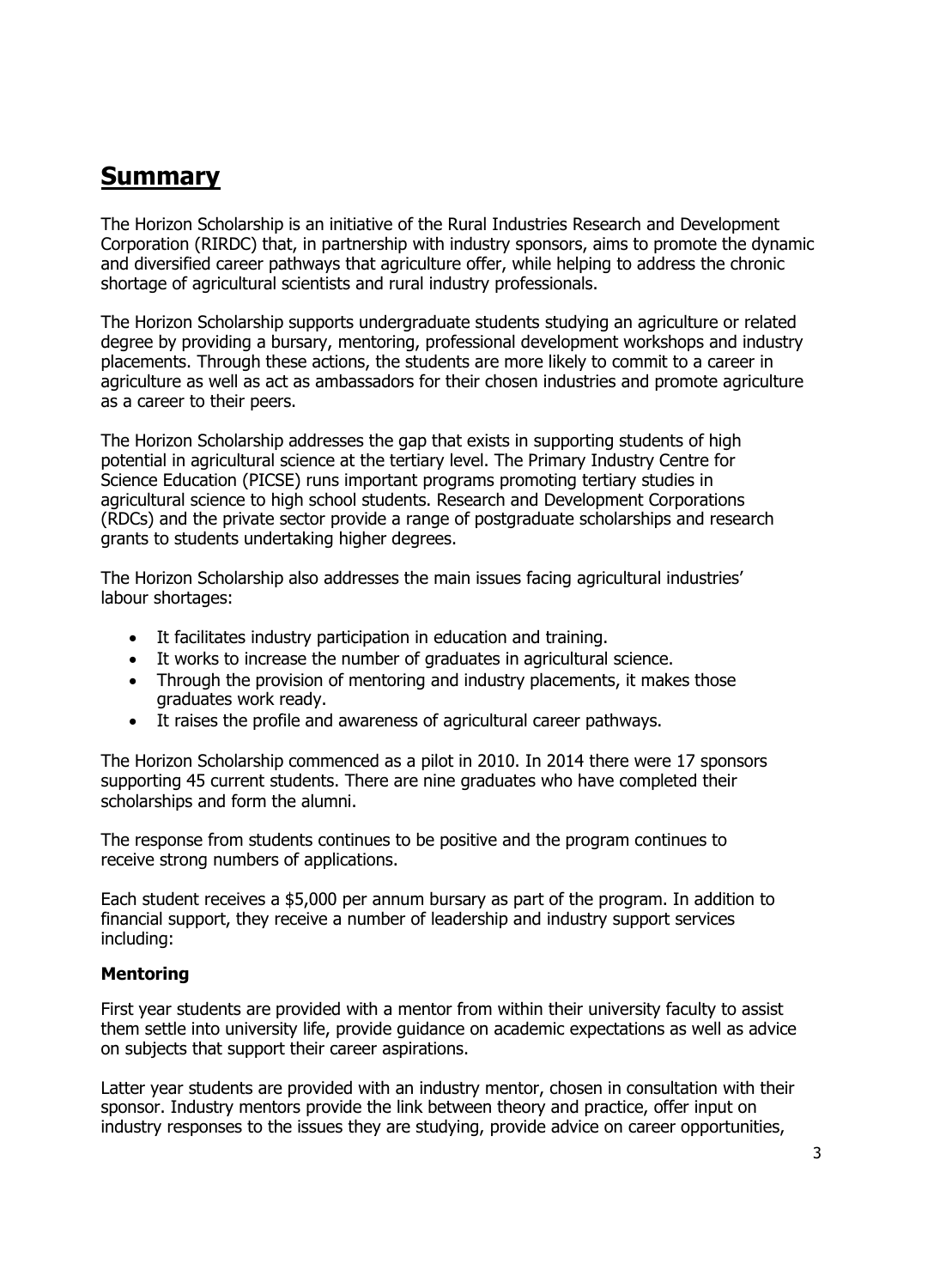open up networking opportunities and act as a role model for careers in agriculture.

Many mentors provide their students with additional opportunities including the chance to join PhD discussion groups, undertake laboratory or field work, attend conferences and shadow industry professionals in their daily operations.

#### **Industry placement**

Each year, the students undertake a work placement within their sponsor's industry or related field which enables them to learn relevant skills that complement their university education and contribute to making them work ready.

Students undertake industry placements in a range of industry sectors including agribusinesses, research and extension providers, government agencies, veterinary clinics and agricultural/farm operations.

#### **Professional development workshop**

In July each year, the students attend a three-day workshop in Canberra where their leadership skills are developed through a range of activities that promote team-work, critical thinking, presentation skills and public speaking. They also meet agricultural leaders, media, researchers and Members of Parliament.

#### **Benefits of the Horizon Scholarship to Industry**

Sponsors of The Horizon Scholarship are responding directly to an urgent need to increase the number of graduates in Agricultural Science and related disciplines in order to maintain the Australian agricultural industry's competitiveness.

Participating industries are able to showcase their industry to students of high potential through the provision of mentors, industry placements and workshop engagement.

Along the way, the sponsors are creating strong links with high potential individuals who act as ambassadors for careers in agriculture and are well placed to pursue a career in their sponsor's industry.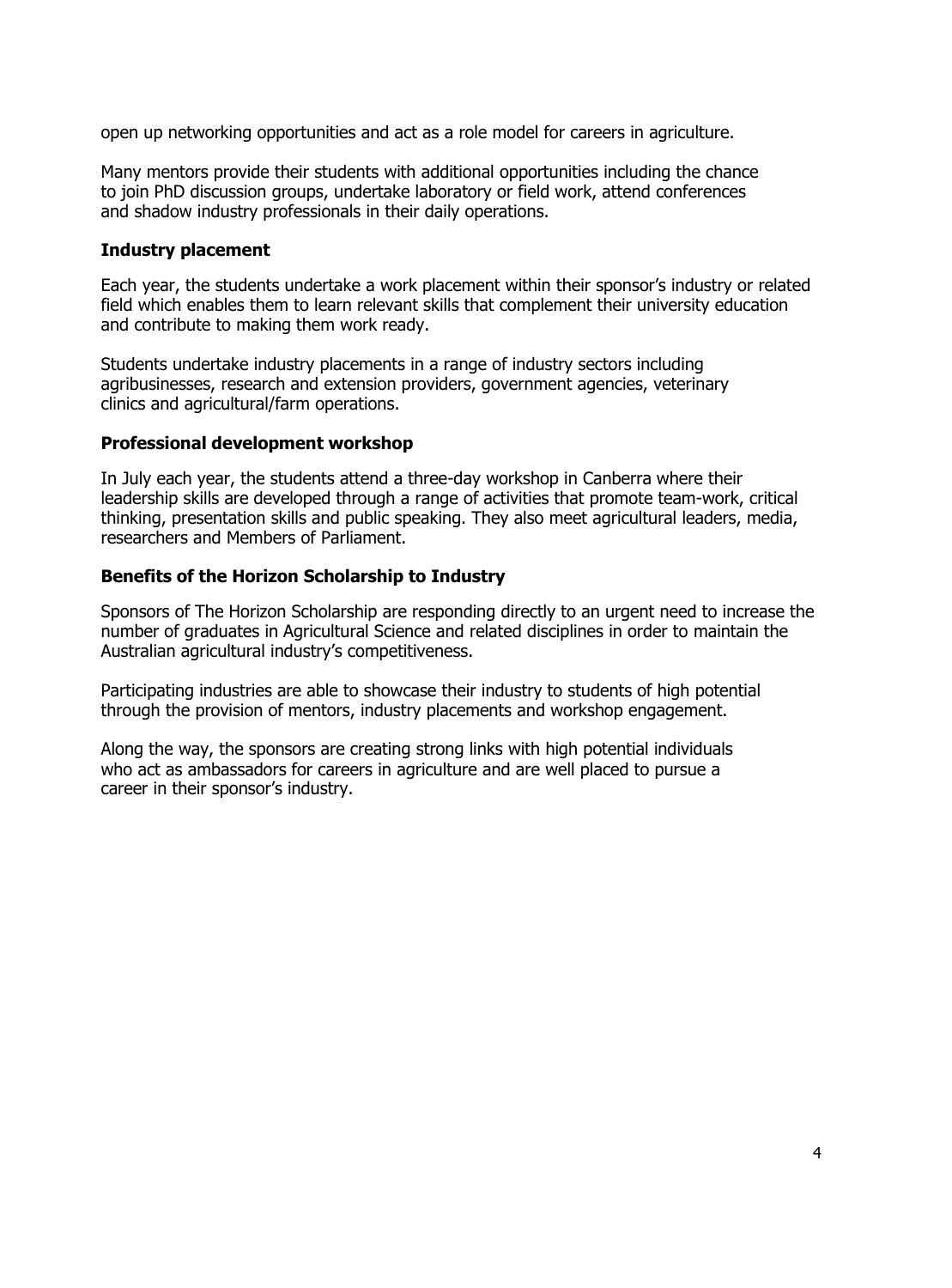# <span id="page-5-0"></span>**Introduction**

The objective of the Horizon Scholarship is to increase the number of students pursuing undergraduate studies and subsequent careers in agriculture in Australia.

Embedded in the program's objective is the imperative of promoting the dynamic and diversified number of career pathways that agriculture offers students entering tertiary education, while helping to address the chronic shortage of agricultural scientists and rural industry professionals.

Investing in Youth 2010, with the support of a number of major sponsors including Horticulture Innovation Australia was able to select ten students entering undergraduate studies in agriculture and related disciplines.

In 2011, with the support of a number of major sponsors including Horticulture Australia Ltd, nine students entering undergraduate studies in agriculture and related disciplines were selected for a scholarship. This was in addition to the 19 students already in the program.

Horticulture Innovation Australia's 2010 Horizon Scholar was Bonnie Hargreaves who has now completed a double degree in Agricultural Science and Commerce at the University of Western Australia and graduated from the program at the end of 2012.

<span id="page-5-1"></span>Horticulture Innovation Australia's 2011 Horizon Scholar was Samuel Adams, who has now completed a Bachelor of Agricultural Science at the University of Queensland and graduated from the program at the end of 2014.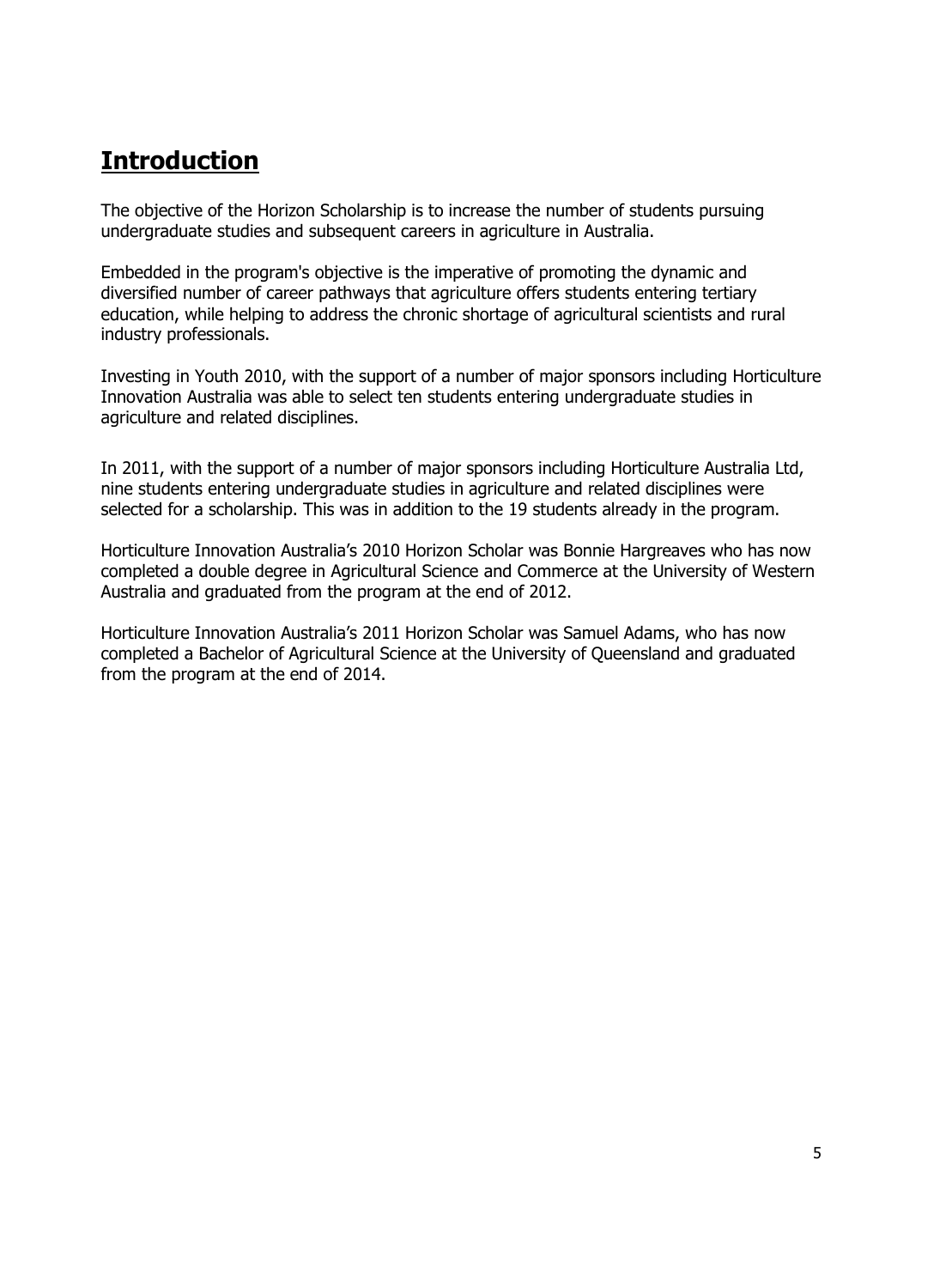## **Methodology**

The Horizon scholarship supports students through four key strategies; a financial scholarship and professional support in the form of mentoring, professional development and industry placement.

The program is designed to support students with new skills and learnings, career advice and direction and experience in and exposure to different career pathways.

The Horizon Scholarship has achieved its key performance indicators and delivered against its four key strategies.

Bonnie Hargreaves and Samuel Adams have met their performance indicators and participated actively in the program.

#### **Financial Bursaries**

Both Samuel Adams and Bonnie Hargreaves were each provided with a financial scholarship of \$5,000 for the duration of their undergraduate degrees. The scholarships are binding to students participating fully in their studies and passing all examinations and assessments.

#### **Bonnie Hargreaves**

Bonnie's university mentor was Dion Nicol, a PhD student at the University of Western Australia.

Bonnie's industry mentor was Maureen Dobra, CEO of the Loose Lettuce Leaf Company. Maureen, along with her family, has built on 35 years of experience as market gardeners, including the last 18 as gourmet growers, to establish "The Loose Leaf Lettuce Company" as one of the horticulture success stories of the Gingin region. What started as a sideline to meet a client's request for tiny leaves has developed into a thriving business providing employment for local people and delivering produce six days per week to customers in outer and inner metropolitan areas and to Perth Market City. Around 4 tonnes of leaves are harvested each day. The company's most popular salads are Wild Rocket, Baby Green Cos, Special Lettuce Mix and Baby Spinach. The Loose Leaf Lettuce Company is Freshcare Certified (P6000697).

#### **Samuel Adams**

Samuel's university mentor was Dr Jitka Kochanek, Research Fellow, Faculty of Science at the University of Queensland. The mentoring partnership was established by teleconference on 10 June 2011, facilitated by the Program Coordinator.

Samuel's industry mentor was Malcolm Smith from the DEEDI research station, based at Bundaberg. Malcolm has worked on developing better citrus trees (mandarins mostly) to suit what the industry requires to meet current market specifications. During a face to face meeting Sam was shown the methods used in developing new varieties to best fit with what the industry was asking for. He was given the opportunity to inspect greenhouses where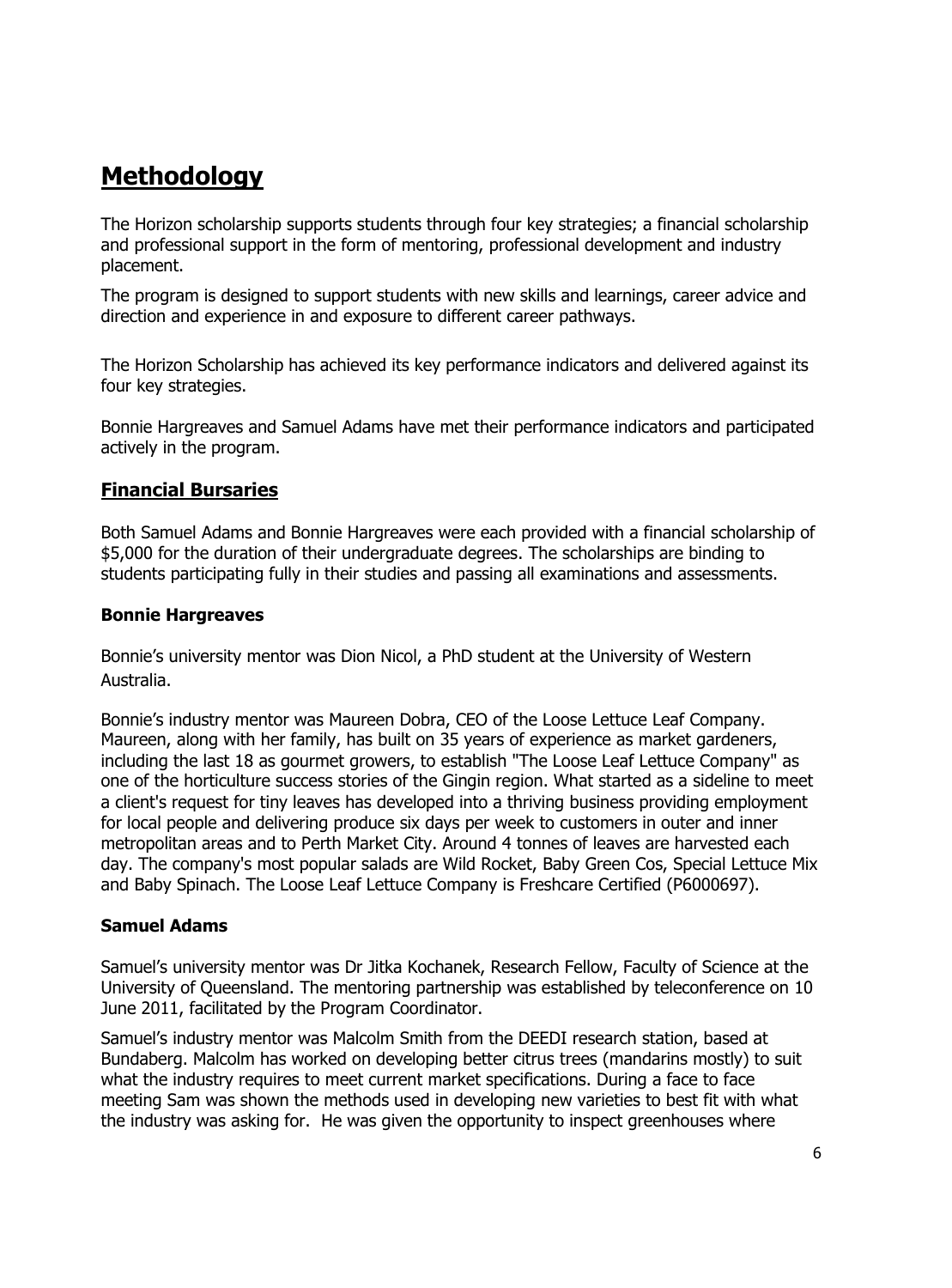plants are largely being grown from cutting, but also some seed. They examined germinating seed under controlled conditions and ventured into the field, looking at what had been done developing and cross pollinating different varieties.

Samuel was also in touch with Peter Melville when he was still working at Horticulture Innovation Australia and saw him as providing input to his studies and future prospects.

#### **Professional Development Workshop**

RIRDC facilitated workshops in Canberra in July 2010, 2011, 2012 and 2013 for students to support their professional development and provide the opportunity to enhance their connections with the program and with each other and the opportunity to meet with their sponsors and rural industry leaders.

- The workshop for 2010 was held at the Australian Institute of Sport on the 6-9 July 2010.
- The workshop for 2011 was held at Old Parliament House on 4 & 5 July 2011.
- The workshop for 2012 was held at the Australian National University on the 1-3 July 2012.
- The workshop for 2013 was held at Hotel Kurrajong on the 1-3 July 2013.

The workshops delivered against the following broad objectives:

- A sense of shared identity and common ground between the 2010 and 2011 Investing in Youth students, allowing them to establish their own sense of collective purpose and begin to form a unique bond with a network of their peers, with the end result being solid collaboration and communication beyond the initial workshop.
- A focus on building leadership skills, including leadership styles, teambuilding, communication and negotiation and public speaking, and through their new skills and learning's an enhanced commitment to agriculture and a new sense of themselves as emerging leaders.
- Exposure to a range of agricultural careers through 'speed dating' sessions, or key influential speakers from a diverse career background followed by a speed dating session with the speakers.
- Put their leadership and public speaking skills to the test in the Big Ideas Muster, where the students considered issues affecting the future of agriculture and presented their ideas to a small group of sponsors.
- An opportunity to meet with Members of Parliament, by attending afternoon tea at Parliament House hosted by Hon Dr Mike Kelly MP, the parliamentary Secretary to the Minister for Agriculture, Fisheries and Forestry.
- Media training to ensure they fully utilise media opportunities.
- Recruitment advice and training in presentations and resume writing including follow up individual advice.
- An opportunity to meet with their sponsoring RDC's at the workshop dinner, to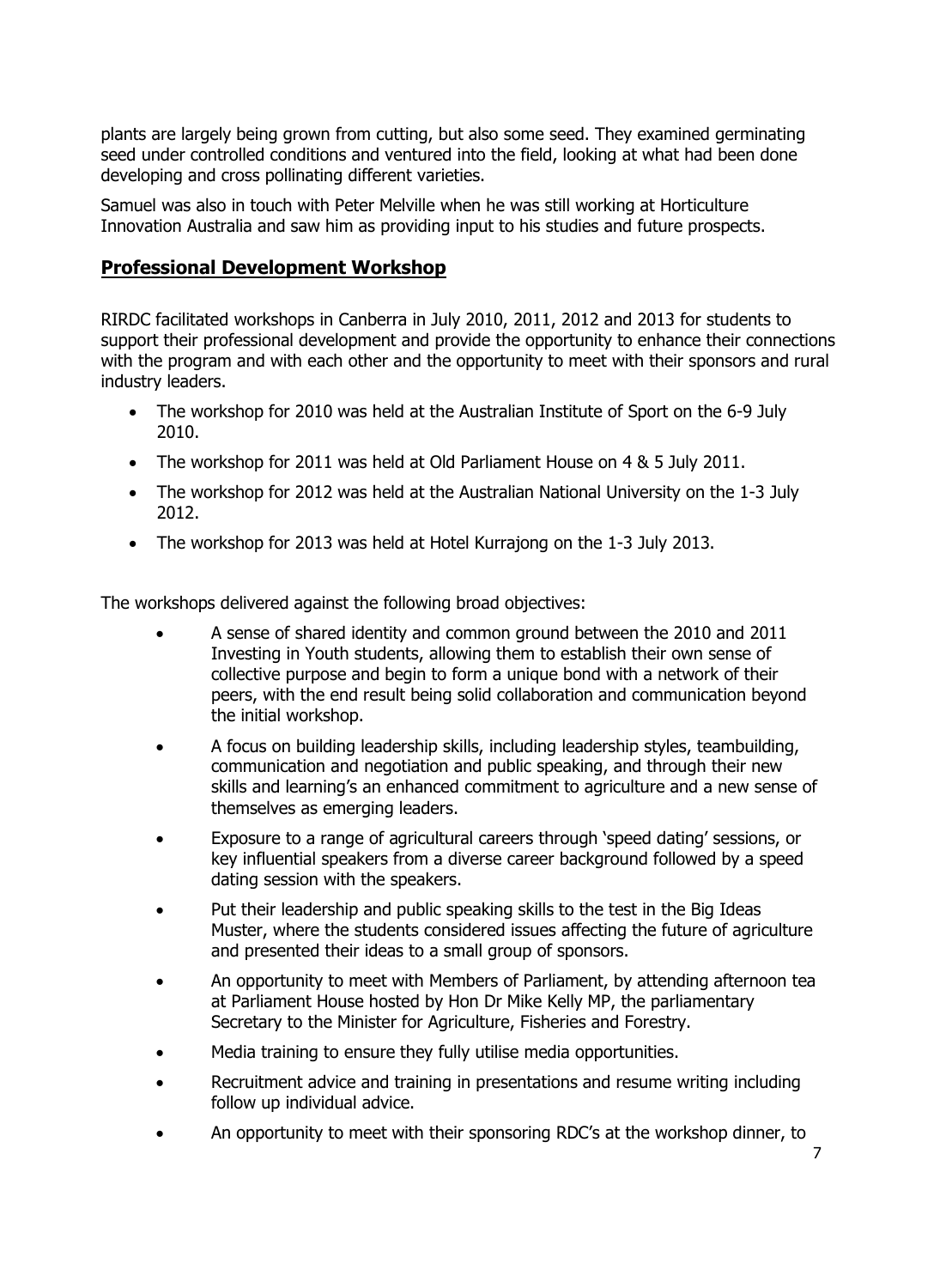build relationships and to engage in discussion with industry leaders on the future of agriculture.

#### **Industry Placements**

#### **Bonnie Hargreaves**

Bonnie's first industry placement was with Horticulture Innovation Australia Ltd as an assistant in the Sydney office, as well as having some experience in universities around the Sydney area. She enjoyed this placement as it was her first experience working in an office environment and a good eye opener. As well, spending some time with a PhD student and his supervisor at the Sydney University of Technology was beneficial for her to see what it would be like to complete a PhD. She also spent some time in the Sydney basin, looking at the type of agriculture there.

Bonnie's second placement was at the Ecosciences Precinct with the DEEDI office in Brisbane. This was her most enjoyable placement, primarily because it exposed Bonnie to a wide range of experiences. Part of the two weeks was spent in the DEEDI offices exploring areas such as plant pathology, which she found very interesting, tissue culture, and seed cleaning for stored grain pests. She also spent some time out at the regional office working on fruit fly pesticides as well as learning about integrated pest management and attending a growers' meeting on the subject.

#### **Samuel Adams**

Samuel was only able to complete one placement during his scholarship due to other commitments. Samuel was in constant contact with RIRDC and his sponsor to seek out placement opportunities. Samuel completed his placement at Bundaberg Fruit and Vegetable Growers. During the two weeks he spent time with various people in the industry of horticulture, learning the aspects of growing, packing, marketing, monitoring and business planning. He thoroughly enjoyed his time during this placement. Samuel did fulfill the placement requirements of his university degree.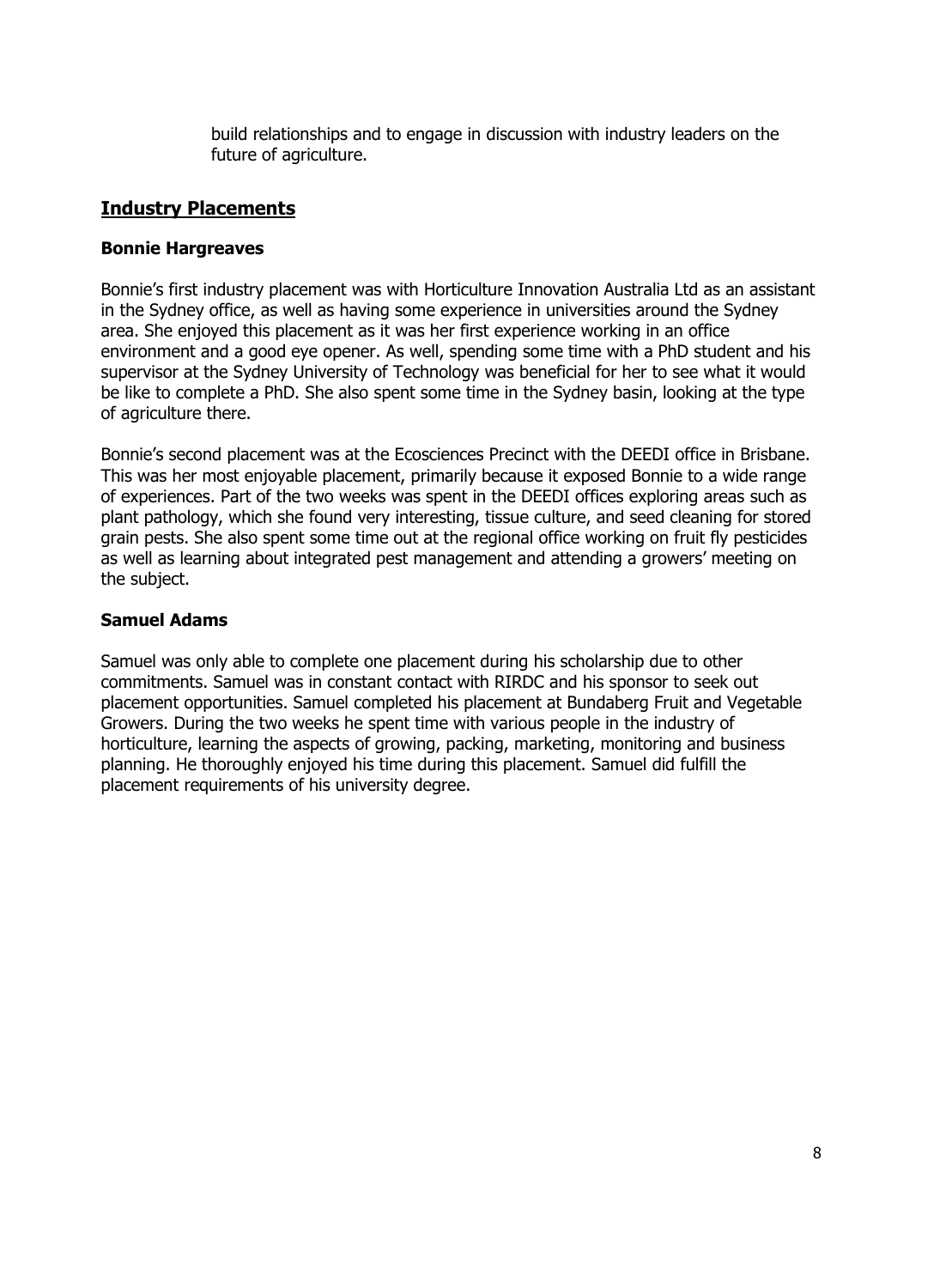# <span id="page-9-0"></span>**Communication & Extension Activities**

RIRDC issues media releases announcing that the scholarship applications are open as well as announcing the scholarship winners each year.

In 2012 RIRDC launched into social media for the program with the establishment of a facebook page and a twitter account. Both platforms have continued to grow and provide ongoing valuable communication extension for the program.

The program's various activities and students insights are highlighted in numerous RIRDC and RDC publications included Diversity. The program and individual students have also been profiled in a number of media programs and publications, including ABC Country Hour.

The increased promotion undertaken toward the end of 2012 resulted in the highest number of applicants received for available places. When applications closed in early 2013, 229 applications had been received, up from the average of 70 in the first two years. In 2014 and 2015 over 200 applications have been consistently received.

The scholarship will continue to be promoted and positioned as a prestigious opportunity for high quality individuals committed to a career in agriculture.

The Scholarship continues to receive an increased level of national, state, industry, rural and regional media coverage. Media coverage (not including social media) produced between 14<sup>th</sup> November 2014 and 12<sup>th</sup> February 2015 totaled **91** items. This coverage reached a cumulative audience of **1,075,244**.

The Scholarship has significantly harnessed the opportunities that social media offers including Twitter, Facebook, YouTube and LinkedIn.

- Creation of a Program Promotional Video profiling the program and scholars [www.rirdc.gov.au/horizon](http://www.rirdc.gov.au/horizon) (1398 views as of 30th December 2014)
- Student led videos promoting "Why I Love Ag ...." profiled on the RIRDC YouTube channel
	- Most popular scholar videos for 2014: Horizon Scholar, Felicity Taylor Why I love ag (Studying Ag/Economics at USyd & sponsored by CRDC) (374 views as of 11/02/2015) Horizon Scholar, Jordy Kitschke (studying Agricultural Science at Adelaide Uni (sponsored by GRDC) (237 views as of 11/02/15)
	- Individual profiling of 4 students for use as a promotional tool during call for applications.
	- Increased awareness of the Program through attendance and promotion at other events e.g. conferences and cross industry meetings.
	- Minister for Agriculture and the Parliamentary Secretary for Agriculture media release announcing the 2014 recipients.
	- The Horizon Scholarship Facebook page ([www.facebook.com/HorizonScholarship\)](http://www.facebook.com/HorizonScholarship)) was launched in August 2013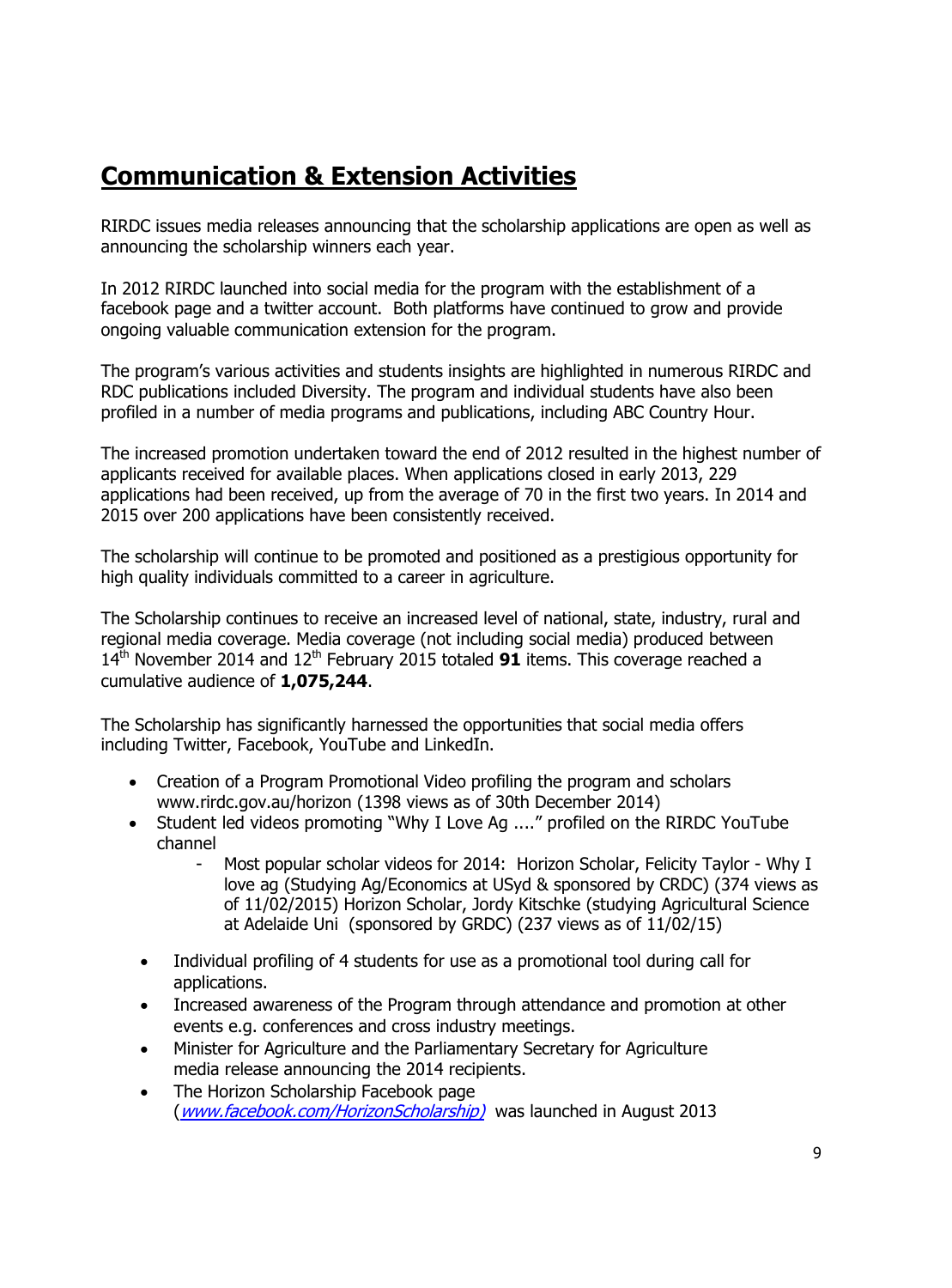and has received encouraging response and likes. The aim is to engage with general youth in agriculture communities.

- The 2014 reach included 353 likes with 1234 people viewing the announcement of the 2014 Scholars. The page continues to attract high numbers of views with a recent post attracting 1233 views.
- The Horizon Scholarship Twitter page (@HorizonScholar) was also launched in August 2013. It continues to be heavily utilised throughout the campaign and has 1,263 followers.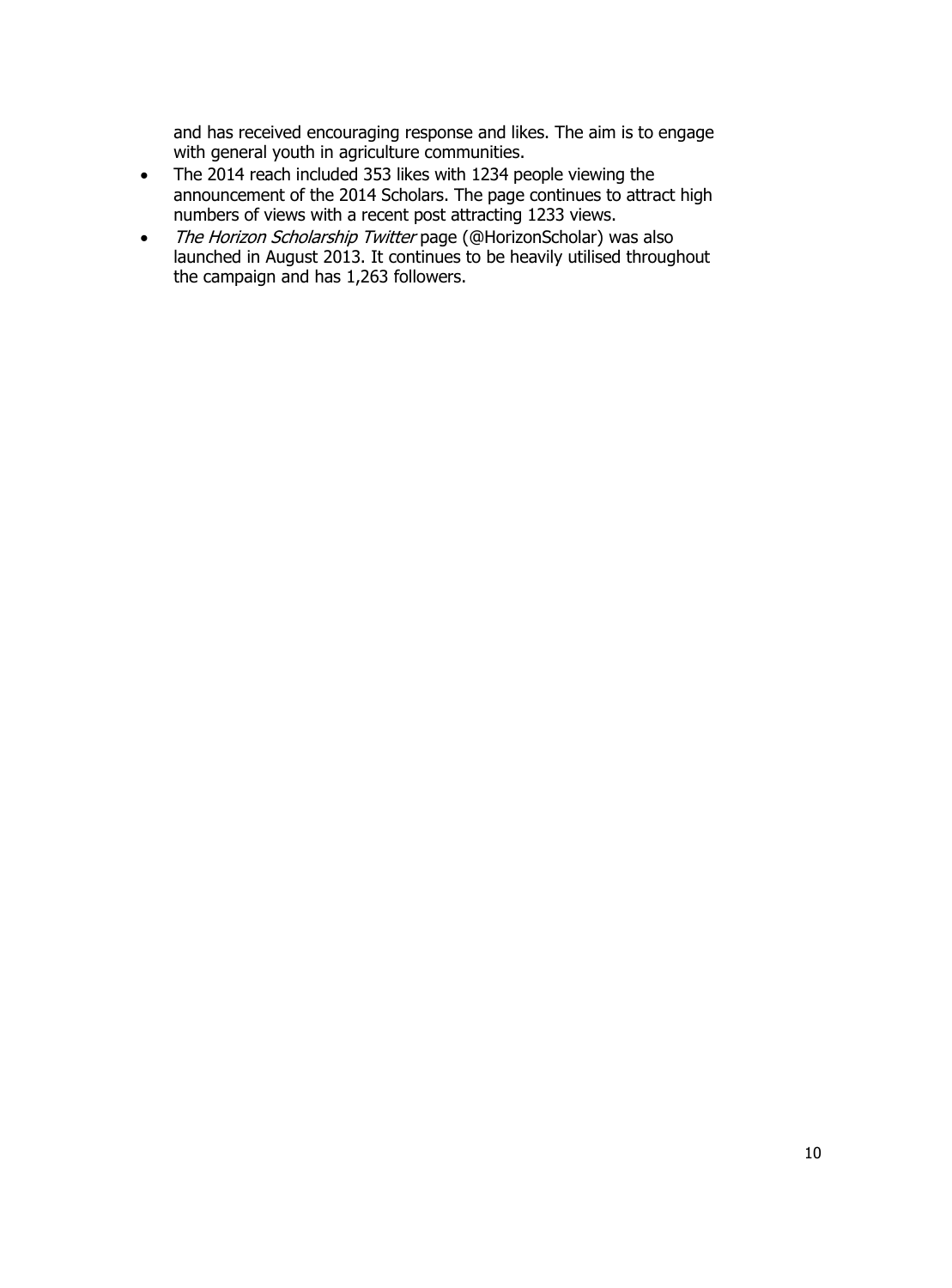# <span id="page-11-0"></span>**Scholar Evaluation**

#### **Bonnie Hargreaves**

At the end of 2012 Bonnie graduated from the Horizon program to undertake a GRDC funded Honours project entitled 'Heritability of resistance to black spot disease in a field pea recurrent enrichment and association population'. Bonnie had been supported by the program to study a Bachelor of Agricultural Science/Bachelor of Commerce at the University of Western Australia

In 2011 Bonnie attended a conference in Sydney about the future of agriculture, where Charlie Arnot was the guest speaker. She enjoyed the conference immensely, especially as Charlie outlined ways in which supporters of the agricultural industry need to speak about agriculture in order to promote it to the general public.

In 2012 Bonnie become an ambassador for the PICSE program and in 2013 was elected to the committee of SNAGS (Students in Natural and Agricultural Sciences) UWA as secretary. Bonnie has also attended numerous filed days promoting agricultural degrees and career pathways to potential students.

Current contact details: 28 Wrexham St Bicton WA 6157 bonniehargreaves@hotmail.com 0400 279 572

#### **Benefits from the program**

For Bonnie the Horizon Scholarship has been an incredible experience. The main highlights along the way for Bonnie have been attending the workshops each July in Canberra. Meeting fellow like-minded university students who are each as passionate about their section of the agricultural industry and improving the image of agriculture as a whole, was both inspiring and motivating to Bonnie. Coming back from the workshops each time Bonnie felt refreshed and ready to tackle some of the issues in agriculture head on. She particularly enjoyed the workshop in 2012, where there was training in social media and how to present our 'best public self' as well as preparation for entering the workplace.

Bonnie has participated in many media and public speaking engagements as part of the Horizon Scholarship. She has had several radio interviews with ABC over the course of the scholarship, speaking about her experience with the Horizon Scholarship and the agricultural industry. She was also video interviewed by Dan Hirst of Heywire, speaking about her experience with both the Heywire program and Horizon. She has enjoyed these opportunities and believes that speaking about her experiences will encourage other youth to become involved in agriculture or at least to consider it as a career.

Bonnie is still involved with the PICSE program as an ambassador for the program and has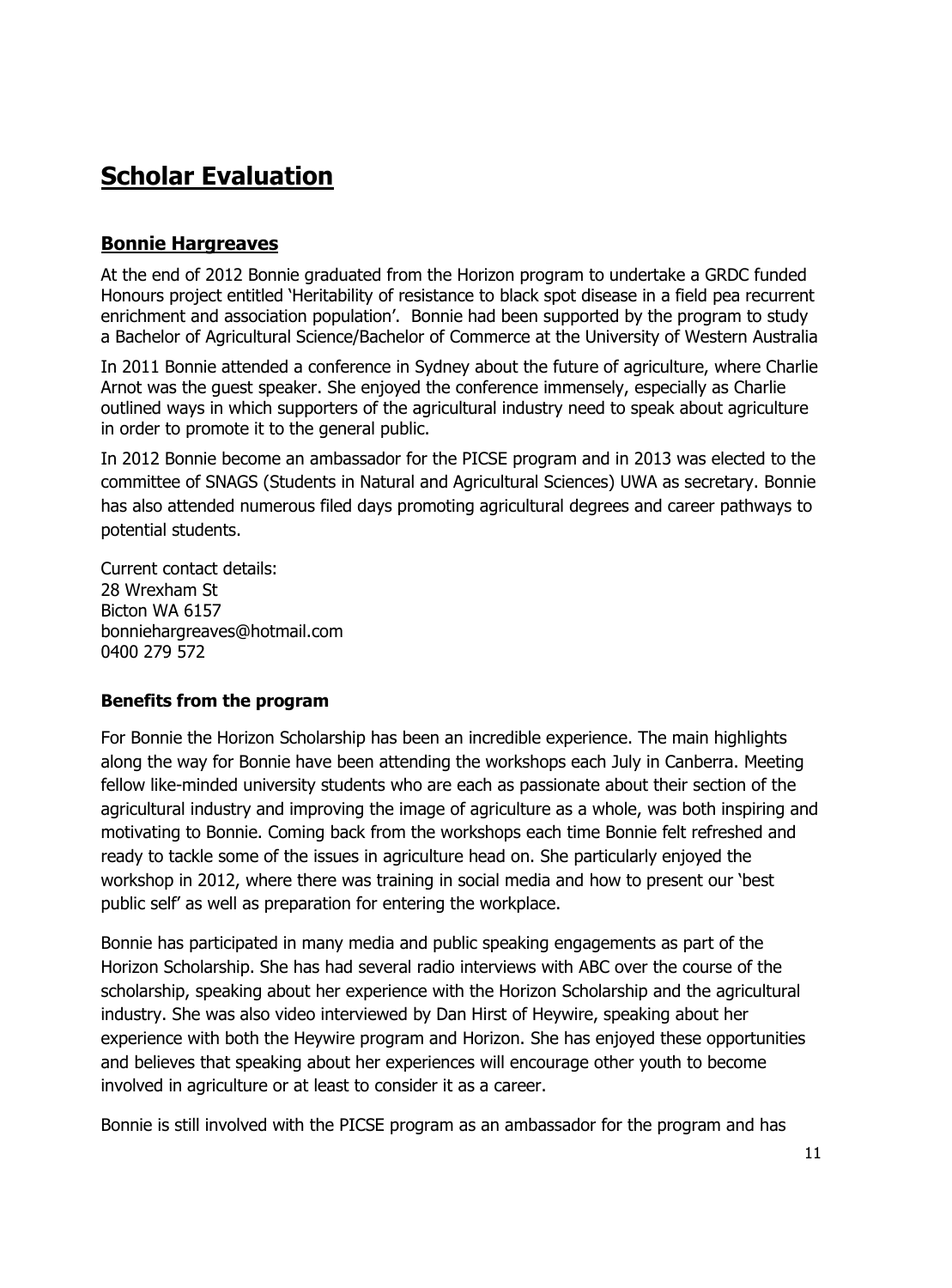spoken several times for PICSE about her experience with agriculture, where she cross promoted the Horizon Scholarship.

Bonnie feels that the Horizon Scholarship has been incredibly supportive throughout her university career and is very grateful for all the opportunities that have been provided as a result. She believes it was such great support to have had and opened her eyes to taking opportunities that come her way and not being afraid to speak up about what she is passionate about. Bonnie feels proud to have been a Horizon scholar and looks forward to being part of the alumni.

#### **Sam Adams**

During high school Samuel was awarded the Sinclair Trophy for excellence and effort in agriculture and the Keith Lawrence Memorial Shield for leadership and was appointed Senior Prefect and Captain of the shooting team.

Samuel participated in the PICSE Growsmart program and undertook three rural placements whilst at school, including CSIRO, the University of New England's Soil Science laboratories and a local farm, to gain experience and exposure to primary industries.

Samuel's career aspirations are to become an agronomist, as he continues to have a strong interest in pastures, horticulture and cropping and is keen to pursue research into water and nutrient efficiencies and more sustainable plant enterprises.

In 2011 Samuel was recommended for the Deans commendation for high achievement, has completed additional work experience, and formed with fellow students the UQ Plant Science Society of which he was elected President. At the end of 2013 Samuel graduated from the University of Queensland with a Bachelor of Agricultural Science with a high credit average.

Current contact details: m: 0488006957 h: (02) 67751774 e: Samuel.adams@uqconnect.edu.au

#### **Benefits from the program**

For Samuel the greatest highlight of the program was the people. He has had the pleasure to meet some really interesting, unique and intriguing people, fellow students, policy makers, influential industry people, media people and many others. He feels as a result of three years meeting new people and networking, he is starting to get the hang of the networking idea, and feels more comfortable talking to different people and more confident to ask questions. Samuel would also like to make note of the importance the financial support provided by Horticulture Innovation Australia throughout his time in the scholarship, which made his study and university life easier and more enjoyable.

Samuel feels that the Horizon program has been unique in that all scholars bond and become good friends regardless of how long they have been in the program. Furthermore, the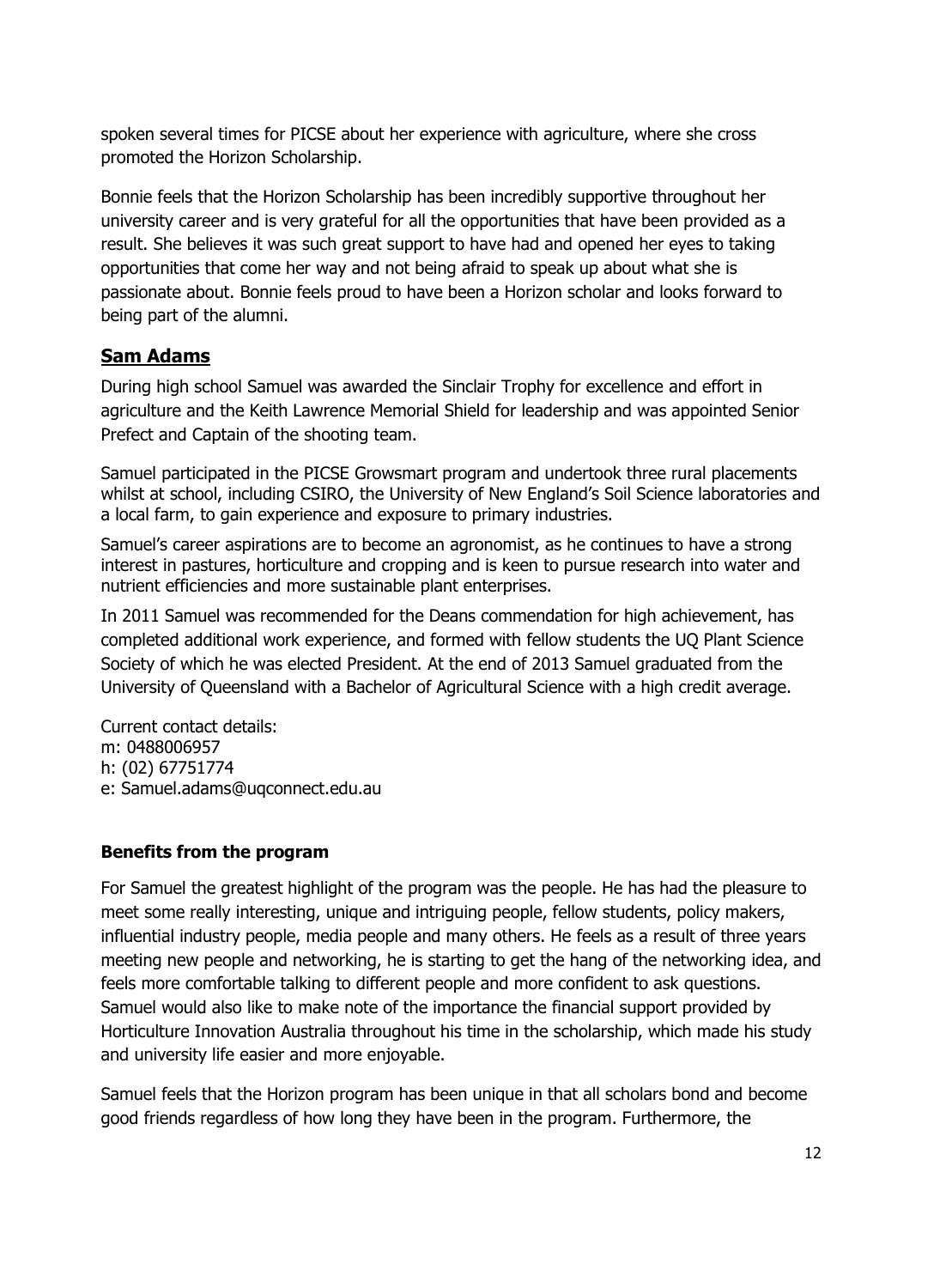relationships built with RIRDC, the sponsors, facilitators and industry leaders provide skills for the development of a career post university.

Samuel believes the program itself is well run and professional, yet still provides the flexibility to meet and interact with other scholars. Samuel feels that he is now equipped to tackle the 'real world of Agriculture' from being selected and participating in this program.